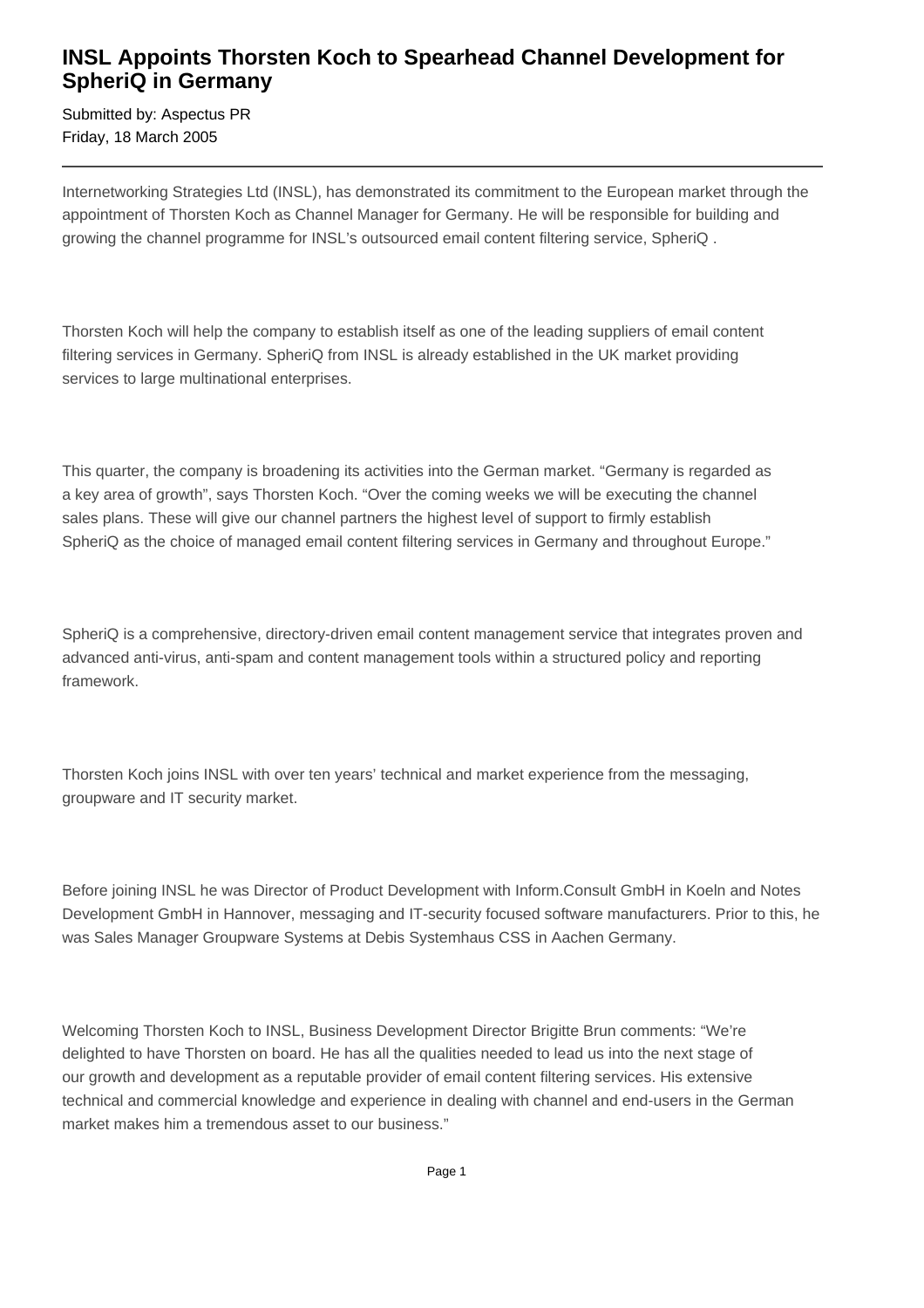Thorsten has academic qualifications in Business Administration and Economy from the Philipps University of Marburg in Germany.

## About INSL

INSL is a security and network specialist, established in 1997 to deliver high quality services to leading UK businesses. It has grown consistently since then and now supports customers across the globe.

The company provides a range of consultancy and technical services. These are, focused specifically on email content and security; perimeter network security; security monitoring; desktop support services; expert resource supply; security risk management; and payment systems security.

INSL has its headquarters in Oxfordshire, which is also home to its primary Operations Centre. Operational and managed services are run out of data centres in the UK and mainland Europe. In 2002 the company opened its London office following its merger with Concise Group.

## About SpheriQ

SpheriQ is INSL's flagship product. It is an integrated message content solution for medium and large costumers. It includes defence against spam, virus, and unwanted images and file attachments in corporate e-mail communication. But more importantly INSL offers a flexible and extensible "harness" to integrated broader message content control and security functionality. This takes place by integrating latest state of the art technologies from the main virus and spam defence software vendors but also by developing their own adaptive strategies and frameworks.

Press Contacts

SPARX Group

Catherine Eyres / Rebecca Marwood

catherine@sparxgroup.co.uk / rebecca@sparxgroup.co.uk